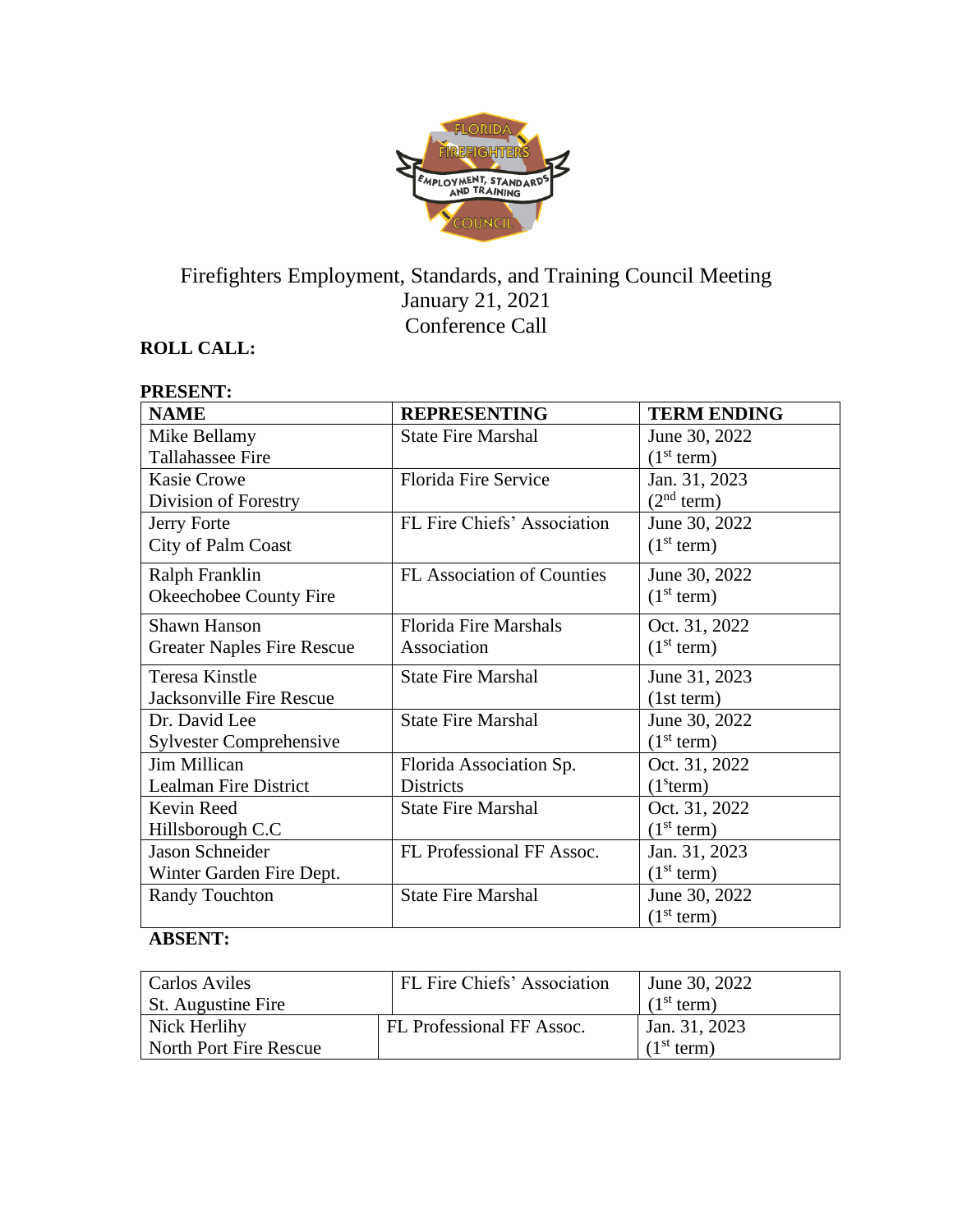The Firefighters Employment, Standards and Training Council meeting was called to order.

**On a motion duly made**, the minutes from the Firefighters Employment, Standards and Training Council held on October 8, 2020 were approved.

# **Motion carried**.

# **REMARKS:** *given by Randy Touchton, Chairman*

Welcomed new member, Kevin Reed, replacing Rob McGilloway Moment of silence for men and women of fire service who are providing services to our citizens, and to also remember Barry Baker, former Bureau Chief, Florida State Fire College and for Wayne Watts, SFM, who is struggling with health issues.

Melvin Stone, Assistant Director, soon retiring from Division.

# **REPORT FROM DIVISION:** *given by Julius Halas, Director*

- 2020 has been a challenging year;
	- o National Firefighter Foundation statistics show 170 Fire/EMS line of duty deaths due to COVID nationwide, Florida has 3.
- Supplemental Compensation
	- $\circ$  Short fall in funds (4<sup>th</sup> quarter). The Supplemental Compensation program started in early 1980's. After forty years, The Department of Revenue has indicated that there is no longer enough funds in reserve to continue with quarterly reimbursements.
	- o Fire Departments are having to make up the short fall.
	- o The Department of Revenue reported the cost of this program is up to 11 million dollars a year. The first three quarters of this year were covered, there could again be a shortfall for the  $4<sup>th</sup>$  quarter (as last year).
	- o It will be up to the Legislature if additional funds will be fed into the program.
- Deputy CFO Jay Etheridge will be retiring at end of February. The new Deputy CFO, Julie Jones was appointed earlier this month. Ms. Jones has a background in law enforcement, as well as Fish & Wildlife (including US&R assistance), Executive Director of Highway Safety and Motor Vehicles, and she was also appointed Secretary of the Department of Corrections (last four years). She is very supportive of our mission.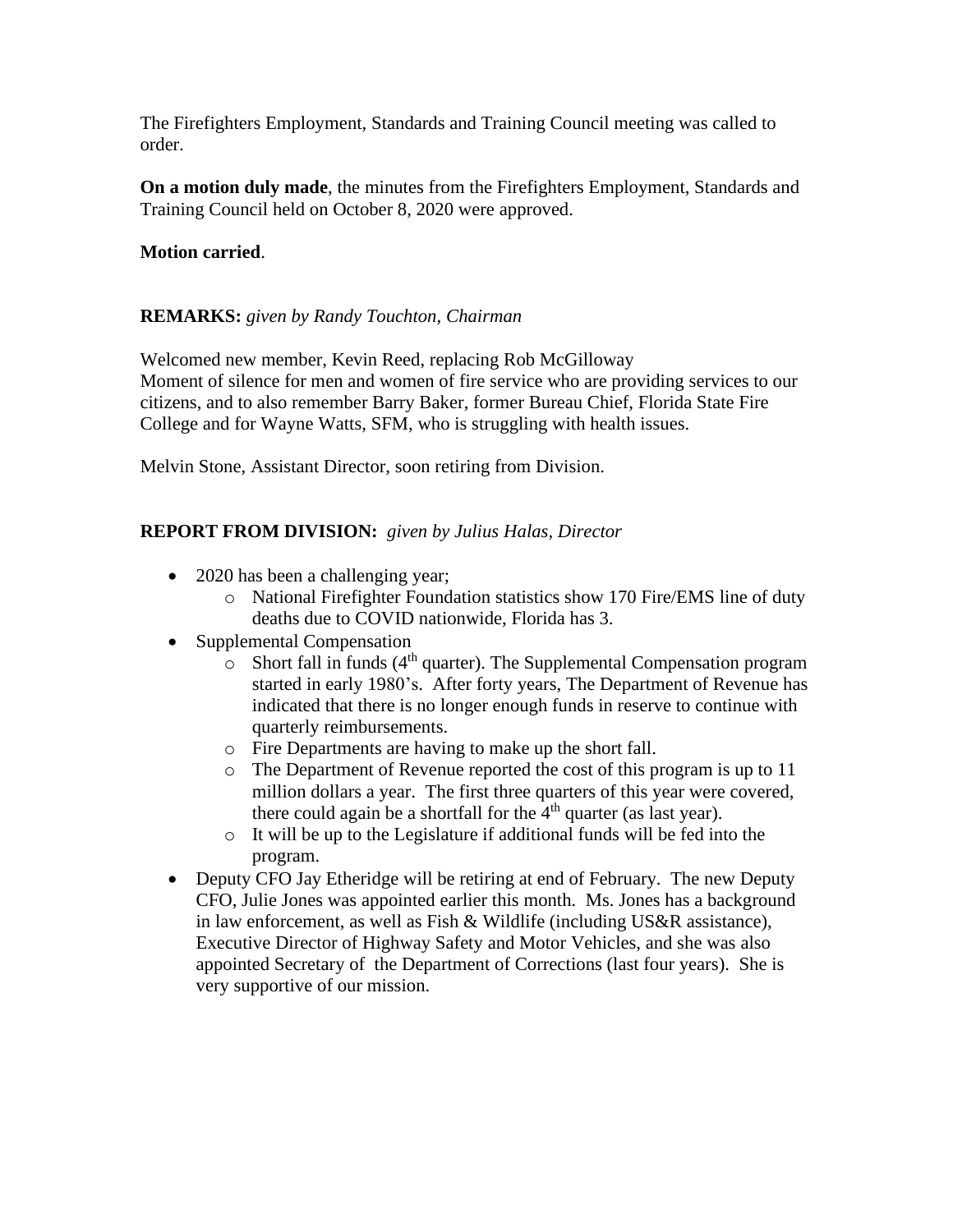# **REPORT FROM THE BUREAU:** *given by Michael Tucker, Bureau Chief*

- Decon Grant
	- o received authority to manage Advanced Decon Equipment Grant which goes live Feb. 8, 2020.
	- o \$250,000 first year funding.
	- o New rules in place
	- o 25% match requirement
	- ARFF Certifications
		- o Rule is now active for ARFF Driver and ARFF Officer.
- Volunteer Firefighter Assistance Grant
	- $\circ$  In 4<sup>th</sup> year of grant at 1 million a year
	- o For purchasing of PPE for volunteer departments
	- o Moving forward with clarifying language in Rule
- Fire Inspector Rule
	- o Has gone through rule making process
		- Fire Inspector  $I$  no changes
		- Fire Inspector II, a task book has been added
		- Fire Inspector III has been created which moves people towards Fire Code Administrator certification.
		- Being routed for adoption, more information will be forthcoming.
		- Codes and Standards and Plans Review classes have been moved back to only being allowed to be given in a classroom setting (at request of fire service providers)
- 69A-62.056 -specifications for certifiable training
	- o Current rule requires that a student who fails two examinations must be removed from the course. It is not based on GPA . This will be changed so that the individuals must have a 70% passing grade from the academy to be eligible to take the State written examination. This will take the mandate out of the hands of the Bureau on how academies grade their students.
	- o Workshop to be held on February 2, 2020.
- Live Fire Training Rule 1402
	- o Held listening sessions, rule workshop to follow
- Florida State Fire College 50-acre parcel
	- o Arson is utilizing some of the property with props and training
	- o A 50-year extension and two 25-year extensions (beyond that) have been given on the property. DFS only owns the actual buildings, the land is under lease.
	- o Marion County Fire Rescue will be relocating Station 11 as a sub-lease to this property, with additional classroom space and storage which the Fire College will use.
- COVID related deaths 3 fire related, 1 EMS
- State practical exams have not slowed down a great degree due to COVID.
- James Angle has been tracking COVID cases, no specific data as of yet.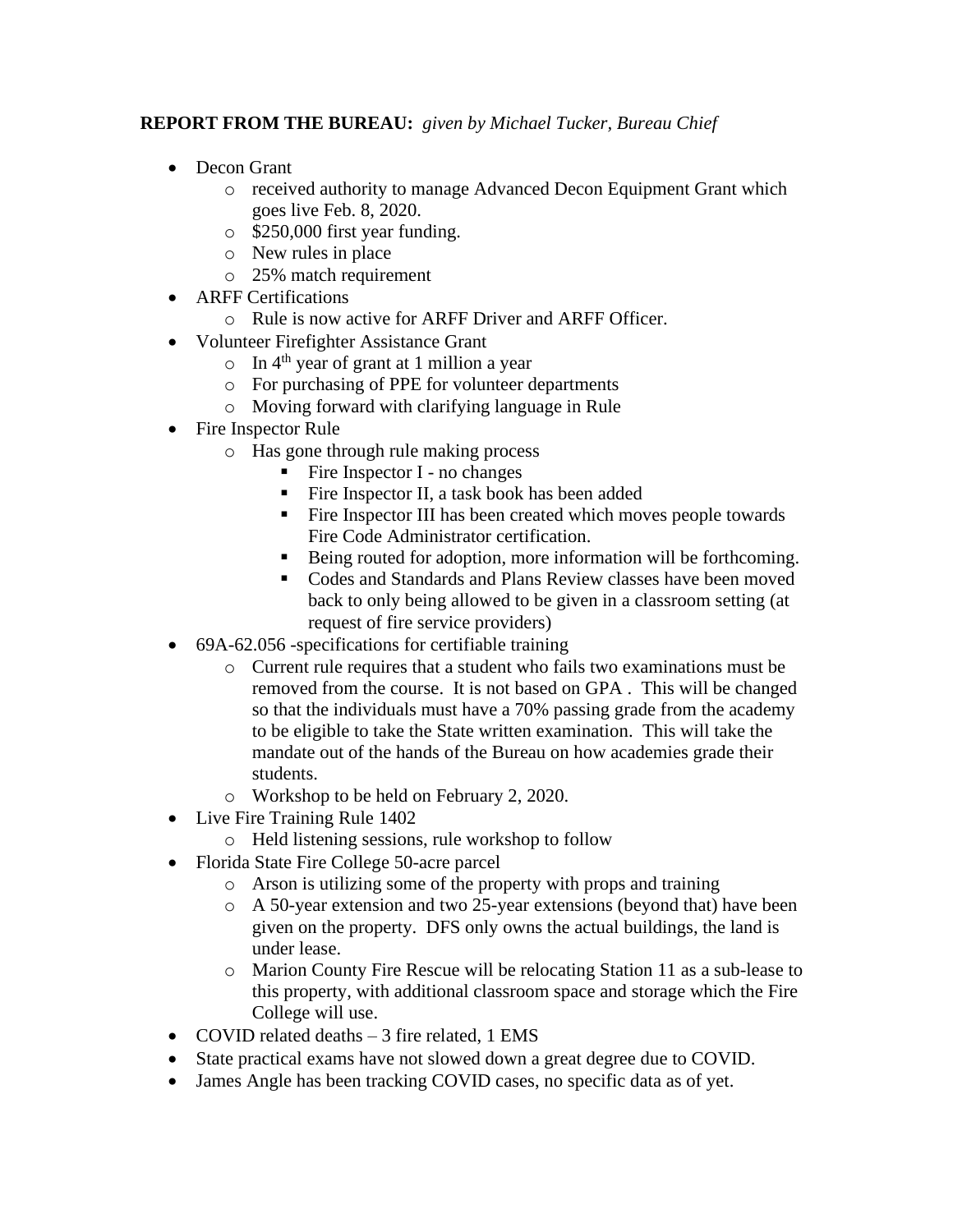#### **OLD BUSINESS:** *None*

#### **NEW BUSINESS:**

**On a motion duly made**, Randy Touchton was nominated and voted new Chair of the Firefighters Employment, Standards and Training Council.

#### **Motion carried.**

**On a motion duly made**, Kasie Crowe was nominated and voted Vice Chair of the Firefighters Employment, Standards and Training Council.

### **Motion carried.**

**Remarks from new member, Kevin Reed**, FFTDA, Hillsborough Community College as requested by Chairman Randy Touchton

April/May 2020 all Training Centers did a hard close. The Bureau of Fire Standards and Training was extremely very helpful in assisting with continuing education and testing. The State bent over backwards to assist, even proctored written exams when Pearson Vue shut down. The State has not missed a step.

No interest seems to have been lost during the pandemic. There are still as many applicants today as before pandemic began.

As of yesterday, most training centers are up and running, working within CDC guidelines and adapting. Moving forward with certifications.

Hopefully 2021 will bring back some normalcy in the classrooms and certifications issued.

**A letter of support** from the Council FFESTC supporting the Firefighter Assistance Grant as it relates to training, (aerial for FSFC) will be issued.

### **AUDIENCE:**

#### **Jon Pasqualone,** FFMIA

FFMIA appreciates the work and efforts of the Florida State Fire College, especially over the last year. Special thanks to Mike Tucker and Mark Harper for their work on Fire Inspector curriculum, very pleased with the product that came out of the work.